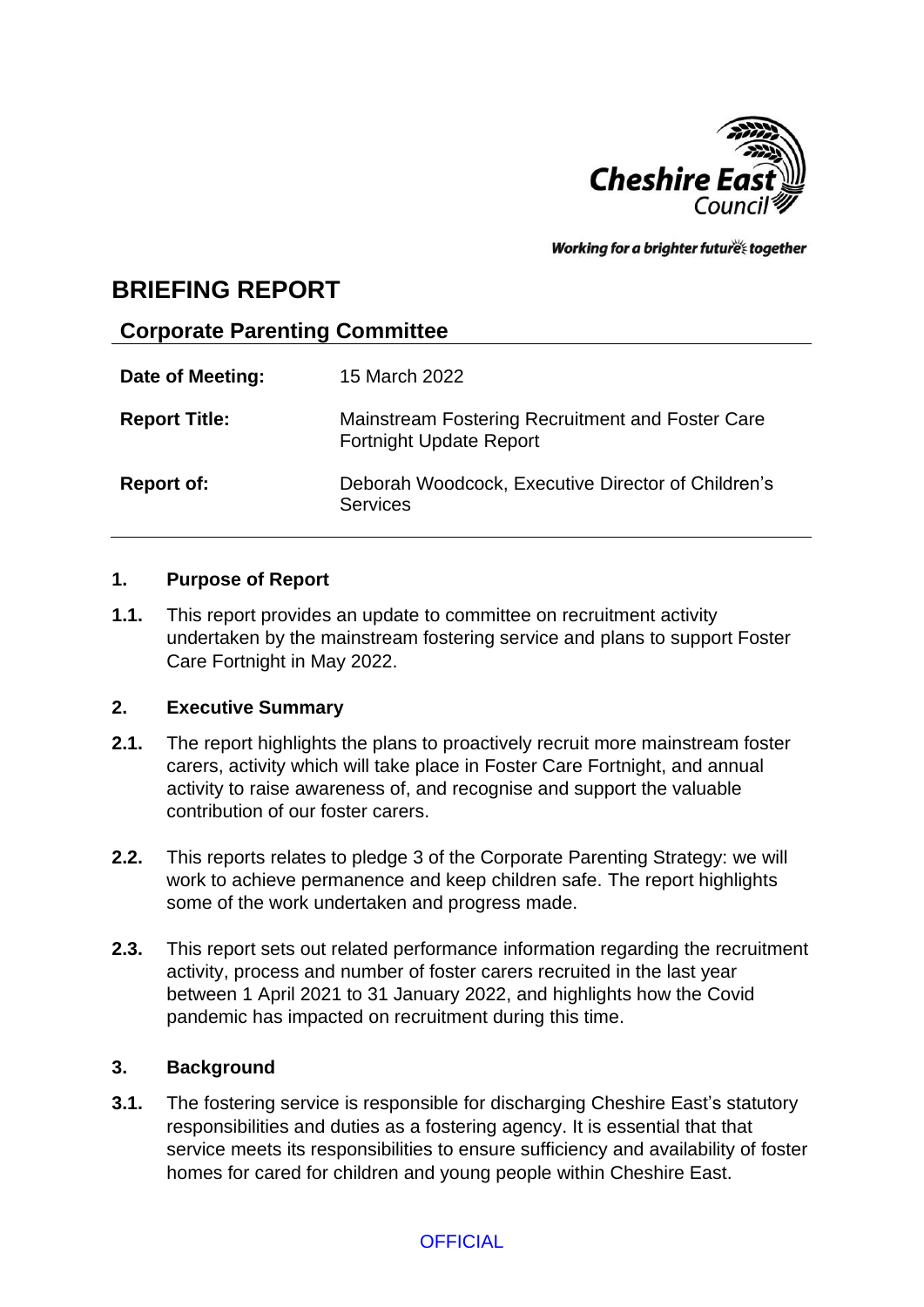- **3.2.** The fostering service in Cheshire East recruits, trains and supports mainstream foster carers and connected foster carers so that children and young people can be placed in high quality foster homes close to their family, friends, and school. It is a regulated service and is subject to inspection under the Care Standards Act 2000.
- **3.3.** Prior to October 2020, Cheshire East had been in a collaborative recruitment arrangement with three other local authorities called Foster 4. Following an independent review of the fostering service in January 2020, the decision was taken to leave Foster 4.
- **3.4.** The Covid pandemic delayed the plan to leave Foster 4 until the end of September 2020. On 1 October 2020 Cheshire East commenced recruitment under the 'Together for Fostering' branding which had been developed together with our own foster carers.
- **3.5.** Enquiry numbers did increase significantly following the separation: however, it soon became apparent that this would not be a normal year as the reality and practicalities of the Covid pandemic disrupted the usual rhythms of foster carer recruitment and appears to have impacted negatively on the conversion rate from people making enquiries then going on to make an application to foster.
- **3.6.** This was the case for most local authorities across the UK and for independent fostering agencies (IFAs) as many people felt they were not able to commit to becoming foster carers during the pandemic. Although on a positive note it became evident that many more people had begun to consider fostering as a new career.
- **3.7.** We plan to raise awareness of the valuable work that our foster carers do every day in caring for our most vulnerable children and young people, and increase our marketing and recruitment activity, during Foster Care Fortnight in May 2022.
- **3.8.** Foster Care Fortnight is the UK's biggest foster care awareness raising campaign, led by the fostering charity The Fostering Network. The campaign supports fostering services across the UK to highlight the need for more foster carers. It is supported by celebrities and politicians from across the UK. Thousands of new foster families are needed every year to care for children, with the greatest need being for foster carers for teenagers, sibling groups, disabled children, and unaccompanied asylum-seeking children.
- **3.9.** Foster Care Fortnight will take place this year from 9 to 22 May 2022. The theme this year is 'fostering communities' and the campaign aims to shine a light on the many ways people across the fostering community have supported and continue to support each other - particularly over the last two years during the Covid-19 pandemic.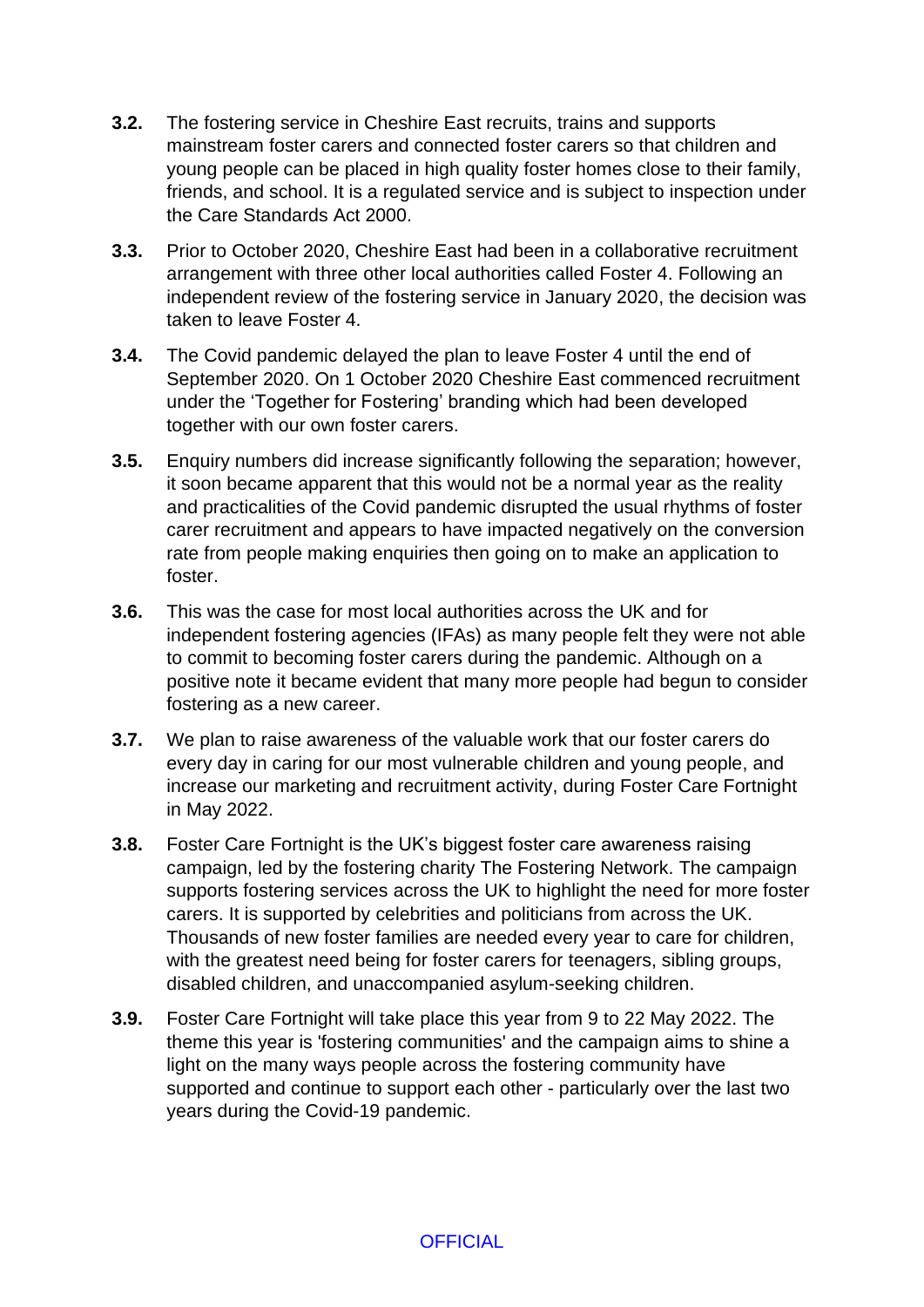## **4. Briefing Information**

- **4.1.** From 1 April 2021 to 31 January 2022 there has continued to be a lot of interest shown in mainstream fostering for the council. The new [fostering](https://www.cheshireeast.gov.uk/fostering/fostering.aspx)  [website](https://www.cheshireeast.gov.uk/fostering/fostering.aspx) for Cheshire East, developed in conjunction with foster carers, has continued to gain a lot of visitors and to generate interest in fostering for the council. It is easily accessed from a mobile phone.
- **4.2.** The key challenge ahead is to achieve conversion from that initial interest of people enquiring about fostering, to identifying and safely recruiting people who have the necessary space in their home, motivation skills and attributes to become foster carers. That initial interest can take time to grow. Some research indicates this process can take anything from 18 months up to 5 years.
- **4.3.** Ofsted published their annual report Fostering in England 1 April 2020 to 31 March 2021 - and it is heartening to note that this period saw more fostering households recorded than ever before (this included both local authority and independent fostering agencies (IFAs)). According to the Ofsted report, 160,635 initial enquiries were made during 2020-21, which was the highest number ever (a 55% increase since 2014-15 – the 2014 to 2015 year represented a high point of foster care activity) however 79% of these enquiries were made with IFAs. It was noted however that the conversion ratio of enquiries to applications was conversely at the lowest level on record at 16 enquiries to 1 application, for 2014-15 there were 8 enquiries to 1 application.
- **4.4.** Since 1 April 2021 to 31 January 2022 there have been 177 initial enquiries received by the fostering service in Cheshire East which have resulted in 30 initial visits. Last year, for the whole year between 1 April 2020 to 31 March 2021, there were 181 initial enquiries and 63 initial visits.
- **4.5.** Since 1 April 2021 to 31 January 2022, 10 new mainstream fostering households were approved which have provided 13-15 homes for children and young people, dependent on the numbers of siblings that can be placed who are able to share a bedroom. Last year, 15 new mainstream households were approved which provided 23 homes for children.
- **4.6.** Cheshire East currently has a total of 160 approved mainstream and short breaks foster carers comprising of 95 households. However this is not sufficient to meet the current demand for foster homes. As of 28 January 2022, 53% (135) children and young people from Cheshire East were placed with independent fostering agency foster carers compared to 47% (121) children and young people placed with in-house mainstream foster carers.
- **4.7.** Our ambition is to shift the balance so that we move towards a more sustainable split of 60% of children and young people being placed with Cheshire East foster carers and 40% being commissioned via independent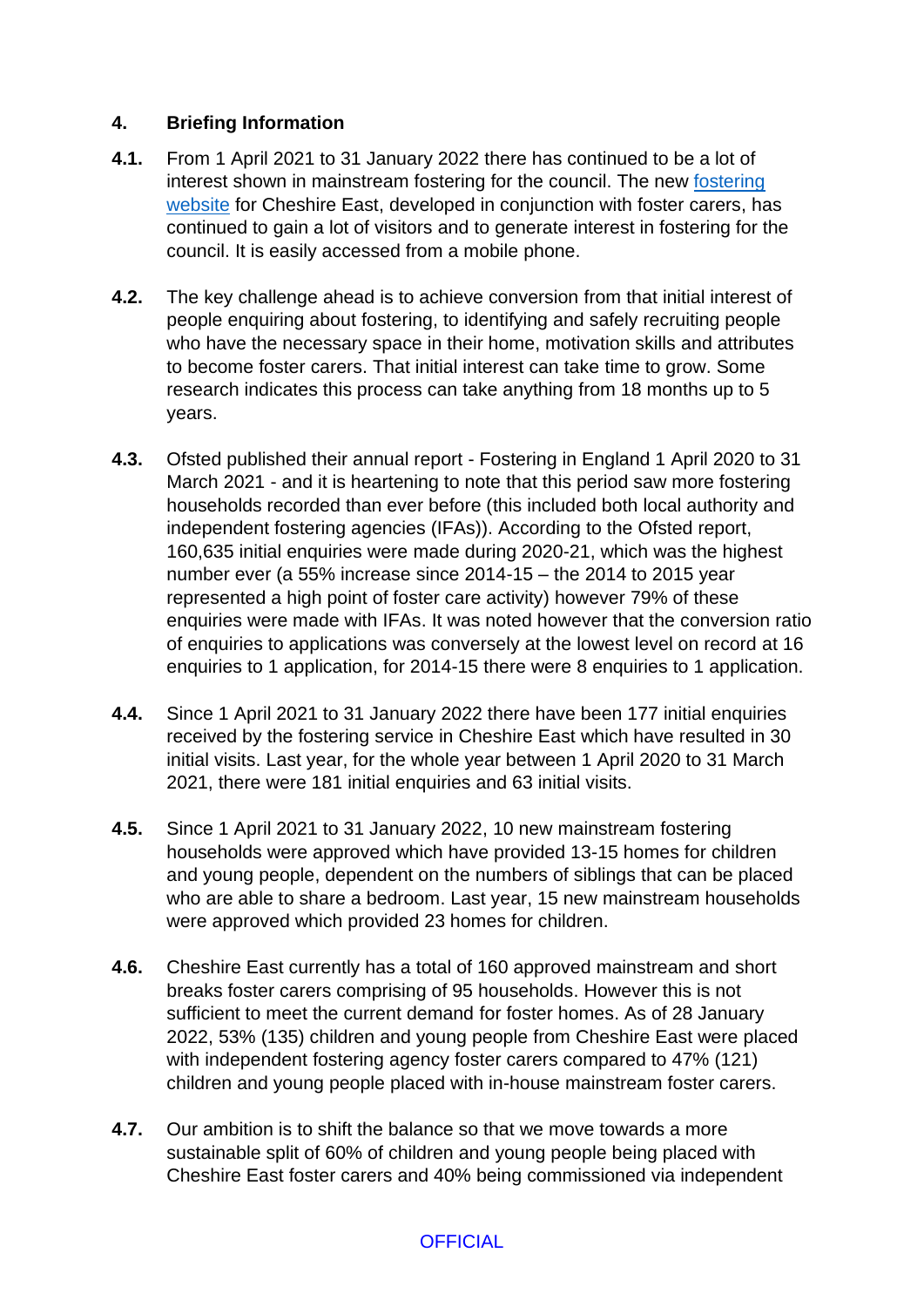fostering agencies. This will require a corresponding increase in marketing and recruitment activity to compete with the IFAs which has been included within our recruitment strategy.

- **4.8.** Recruitment activity within the Covid pandemic has continued to be challenging, however, we have continued to achieve success via the website with a high number of people visiting and spending time reading the information.
- **4.9.** We have continued to work with the Marketing and Communications Team to develop a new brand identity and deliver ongoing campaigns that we are confident will increase the number of applications from people to become a local authority foster carer in Cheshire East.
- **4.10.** The key strategic communications objectives are:
	- to improve local foster care placement choice and stability for children and young people in Cheshire East, particularly for teenagers and children requiring short break care
	- to increase the number of in-house foster placements and reduce the use of independent fostering agencies (IFAs) and residential care
	- our target is to recruit at least 20-30 additional foster carers annually
	- we will work more closely with commercial companies, partners, community groups and key stakeholder groups to showcase the value foster carers provide to our community
	- we hope that the council and other large organisations will commit to becoming a fostering friendly employer in 2022/23 to further encourage and promote more people to become foster carers.
- **4.11.** We have strategically placed banners at a range of schools across Cheshire East to raise awareness and attract parents, carers, and school staff to foster. In addition, we have supported the Marketing and Communications Team to increase social media activity and to initiate the successful winter recruitment campaign based on the 'Wish for you the world' campaign and video, which has generated a lot of interest in fostering for Cheshire East.
- **4.12.** At the time of writing, there is no obvious sign that the usual patterns of enquiries and recruitment will re-emerge imminently however we have plans to step up our activity over the forthcoming months as Covid restrictions are lifted. As people's personal situations change, we hope to see some of the people who made enquiries in 2020-2021 start to return to seriously considering a career in fostering.
- **4.13.** We continue to be proactive in recruiting suitable carers and ensure that anyone who does make an enquiry receives a comprehensive information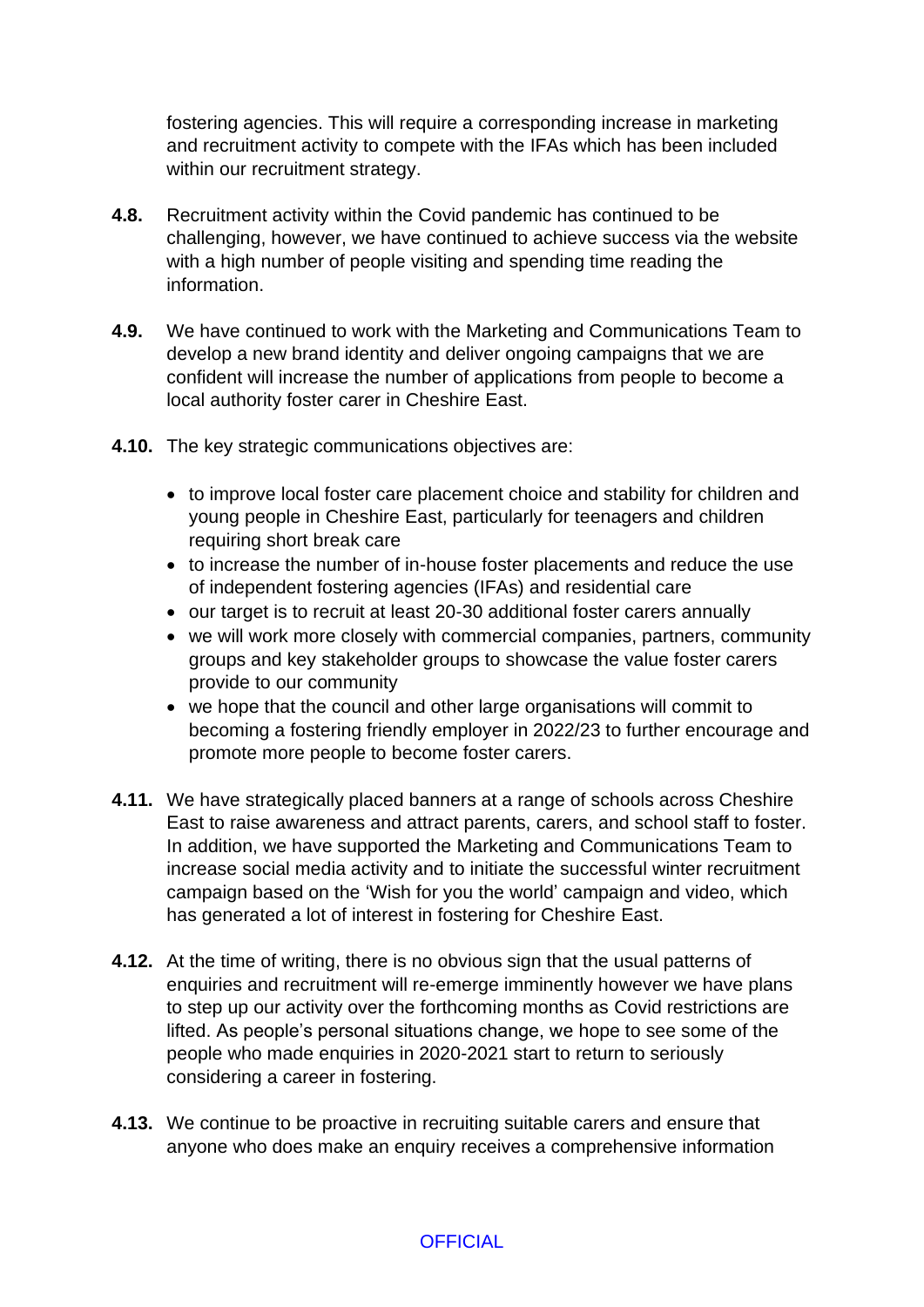booklet and has a conversation with a knowledgeable staff member who can answer any questions and arrange for an initial visit to take place.

- **4.14.** We have also offered monthly virtual drop-in sessions for those interested in fostering but who want to know more before they submit an enquiry. We will continue to provide these sessions with additional face to face sessions being planned from March 2022.
- **4.15.** In July and August 2021 we attended the Cheshire Show and Geronimo Festival to raise awareness of fostering and generate interest, covering four full days in total. These events were 'staffed' by a mix of fostering service staff, foster carers and some representation from the wider children's service (19 staff and 3 foster carers in total). Details were taken from 23 people/ households across these four days, however, on further follow up there was a mixed response, and to date those enquiries resulted in progression to just one initial visit.
- **4.16.** Additional activity took place within the Virtual Pride event whereby a fostering couple from the LGBTQA+ community talked about fostering for the council. Five children's services staff also ran the Congleton half marathon while promoting the fostering service with a photo opportunity prior to the race while wearing our promotional T-shirts.
- **4.17.** Staff and foster carers have also taken fostering leaflets to a range of community and sporting venues that they and their families attend. A timetable of events for 2022 is currently being planned, and within this it is anticipated that a wider range of events can now be considered and attended as Covid restrictions are lifted which will result in a better response rate. For example we have booked a stall at two events to celebrate International Women's Day on 5 and 19 March 2022.
- **4.18.** A working group will be established to deliver the plan for increased activity to promote fostering during Foster Care Fortnight. The Recruitment Champions Group, consisting of foster carers willing to share their ideas about how best to recruit more foster carers and to help us when we attend events and information evenings throughout 2022/23, will also be re-established.
- **4.19.** We are working with the Fostering Network to celebrate the success of the Mockingbird constellations following the launch of our second Mockingbird constellation on 24 January 2022 and to publicise the success of this family orientated 'hub and spoke' model of fostering.
- **4.20.** We are working with colleagues in the Marketing and Communications Team on launching a fresh campaign for Foster Care Fortnight to launch our new 'BE THERE' campaign and to consolidate our targeted recruitment to attract